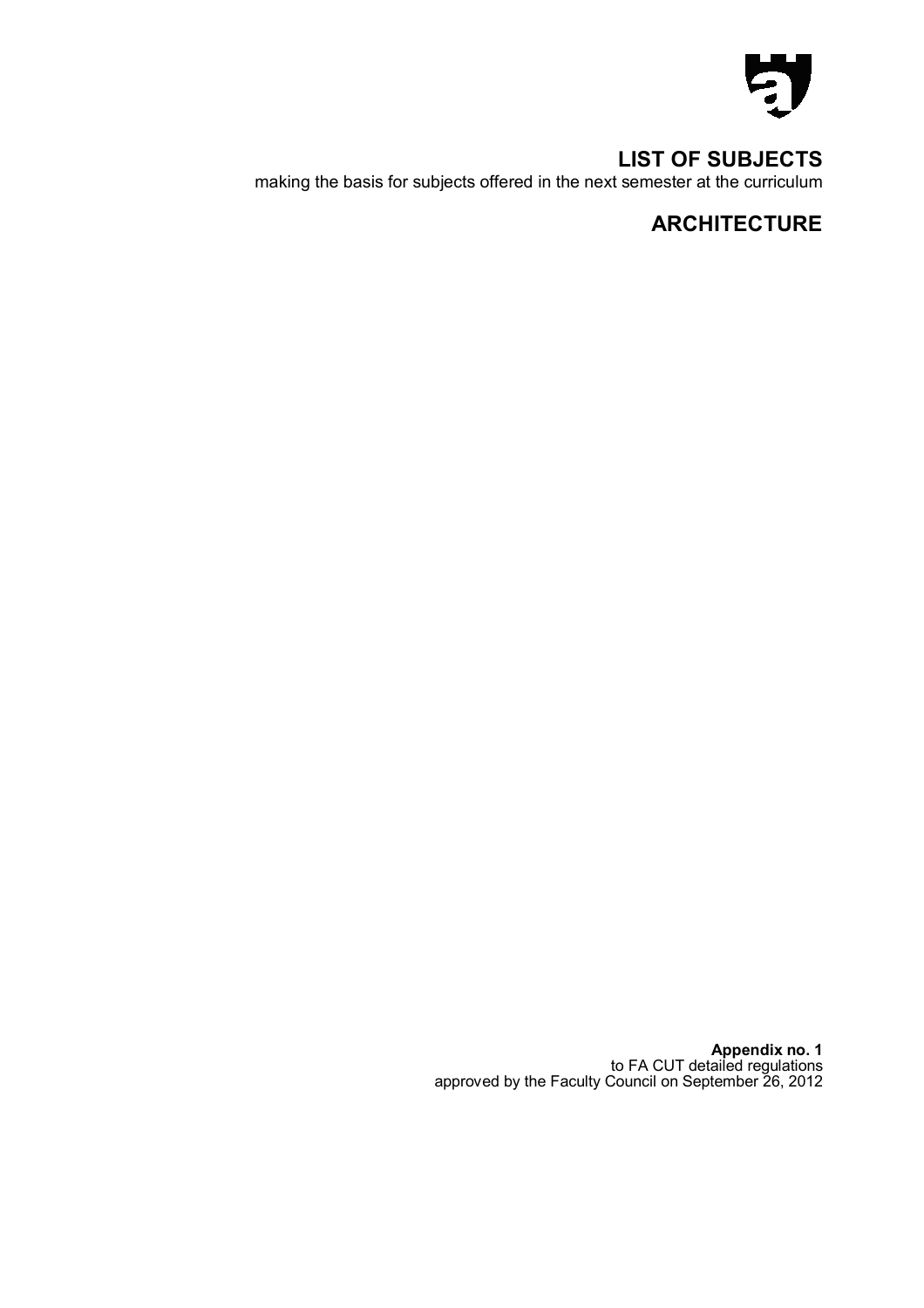#### FACULTY OF ARCHITECTURE, CRACOW UNIVERSITY OF TECHNOLOGY

curriculum: ARCHITECTURE

full-time studies

part-time studies

## PLAN OF 1ST DEGREE STUDIES BINDING SINCE THE ACADEMIC YEAR 2012/13

List of continued subjects

| Codel               | Name of subject                                                         | <b>TOTAL</b> | sem. | sem. | sem. | sem. | sem.          | sem. | sem. |
|---------------------|-------------------------------------------------------------------------|--------------|------|------|------|------|---------------|------|------|
| no.                 |                                                                         | <b>ECTS</b>  |      |      |      |      |               | 6    |      |
| I-A-1               | Foreign language                                                        | 6            |      |      | ኅ    | 2    |               |      |      |
| I-B-1               | <b>Mathematics</b>                                                      | 4            | 2    | 2    |      |      |               |      |      |
| $I-B-2$             | Descriptive geometry                                                    |              | 4    | 3    |      |      |               |      |      |
| $I-B-3$             | <b>Mechanics of structures</b>                                          | 6            | 3    | 3    |      |      |               |      |      |
| $I-B-4$             | Physics of structures                                                   | 4            | 2    | 2    |      |      |               |      |      |
| $IC-6$              | Computer technologies in design                                         | 2            |      |      |      |      |               |      |      |
| $I-C-7$             | History of architecture                                                 | 6            | 2    | 2    | 2    |      |               |      |      |
| $\overline{I}$ -C-7 | <b>History of architecture</b>                                          | 6            |      |      |      |      | 2             | 2    |      |
| $I-C-8$             | <b>History of urbanism</b>                                              | 4            |      |      |      |      | $\mathcal{P}$ |      |      |
| $I-C-11$            | <b>General construction I</b>                                           | 18           | 5    | 5    | 4    | 4    |               |      |      |
| IC14                | <b>Building constructions</b>                                           | 5            |      |      | 3    | 2    |               |      |      |
|                     | I-C-17 Introduction to architectural and urban design Architectural and |              |      |      |      |      |               |      |      |
| $I-C-19$            | urhan design L- selectable                                              | 42           | 8    | 8    | 10   | 8    | 8             |      |      |
|                     | I-C-20 Architectural and urban design II - selectable                   | 22           |      |      |      |      | 8             | 8    | 6    |